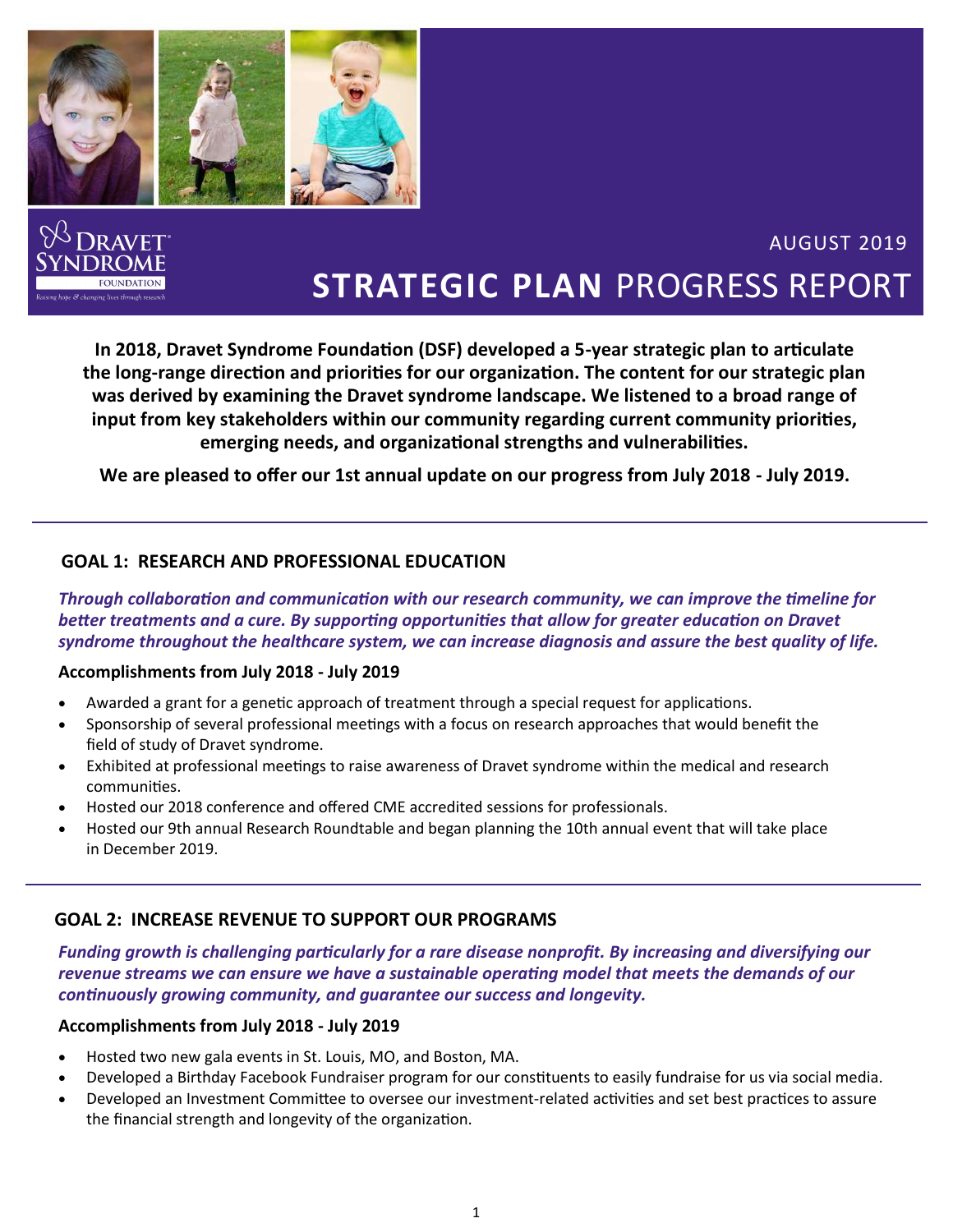

#### AUGUST 2019

# **STRATEGIC PLAN** PROGRESS REPORT

#### **GOAL 3: EXPAND FAMILY EDUCATION & ADVOCACY**

#### *We will continue to support patients and families with disease education and advocacy needs through maintenance and expansion of patient resources, as well as family-to-family support.*

#### **Accomplishments from July 2018 - July 2019**

- DSF brochures have been translated to Spanish and are available on our website for download.
- 14% increase in listings on our *Find a Doctor* webpage.
- Increased membership in our private parent support group by 9.8%.
- Establishment of the *Connect Grants* program, to increase regional patient and family gatherings.
- Offered peer-to-peer support training for *DSF Family Ambassadors* to better equip them with the tools they need to best serve our community.
- Awarded \$18,695 through our *Patient Assistance Grant Program*.
- Began planning for our 3rd annual *Day of Dravet* regional workshops.
- Began planning for 4th biennial conference that will take place June 18-20, 2020 at Cook Children's Hospital in Fort Worth, TX.
- Developed an English and Spanish webinar to educate our community on the importance of the patient voice in research development.
- Hosted a live session on the importance of the patient voice in research at 2018 conference.
- Developed a Dravet Community Stakeholder Group, comprised of caregivers, clinicians, researchers, and industry members to discuss gaps of care and potential collaborations to benefit our patient community.
- Continued our efforts for the approval of a Dravet syndrome-specific ICD-10 billing code.
- Established a webpage identifying *Dravet Comprehensive Care Centers* to assist families in finding institutions that offer comprehensive medical care for Dravet syndrome.

#### **GOAL 4: ENHANCE COMMUNITY DEVELOPMENT & COMMUNICATIONS**

*By increasing the leadership roles of our staff, board, volunteers, and donors we can build on current strengths through internal capabilities and resources, while strengthening our community connections. We recognize the importance of an ongoing assessment of our role within the community and the most effective use of our resources, as well as the need to continually communicate our priorities, goals, strategies, and accomplishments to inform and engage our stakeholders.*

#### **Accomplishments from July 2018 - July 2019**

- Development of our monthly *News & Notes* to keep our community up to date on news that is important to them.
- Development of our *Decoding Dravet* blog to promote understanding on topics important to our community.
- Relaunched our *Research Review* to offer overviews of current scientific publications related to Dravet syndrome.
- Addition of a new part-time staff member to help with administrative tasks.
- Establishment of a Board Member Recruitment Committee.
- Addition of a new board member.
- Addition of a new Medical Advisory Board member.